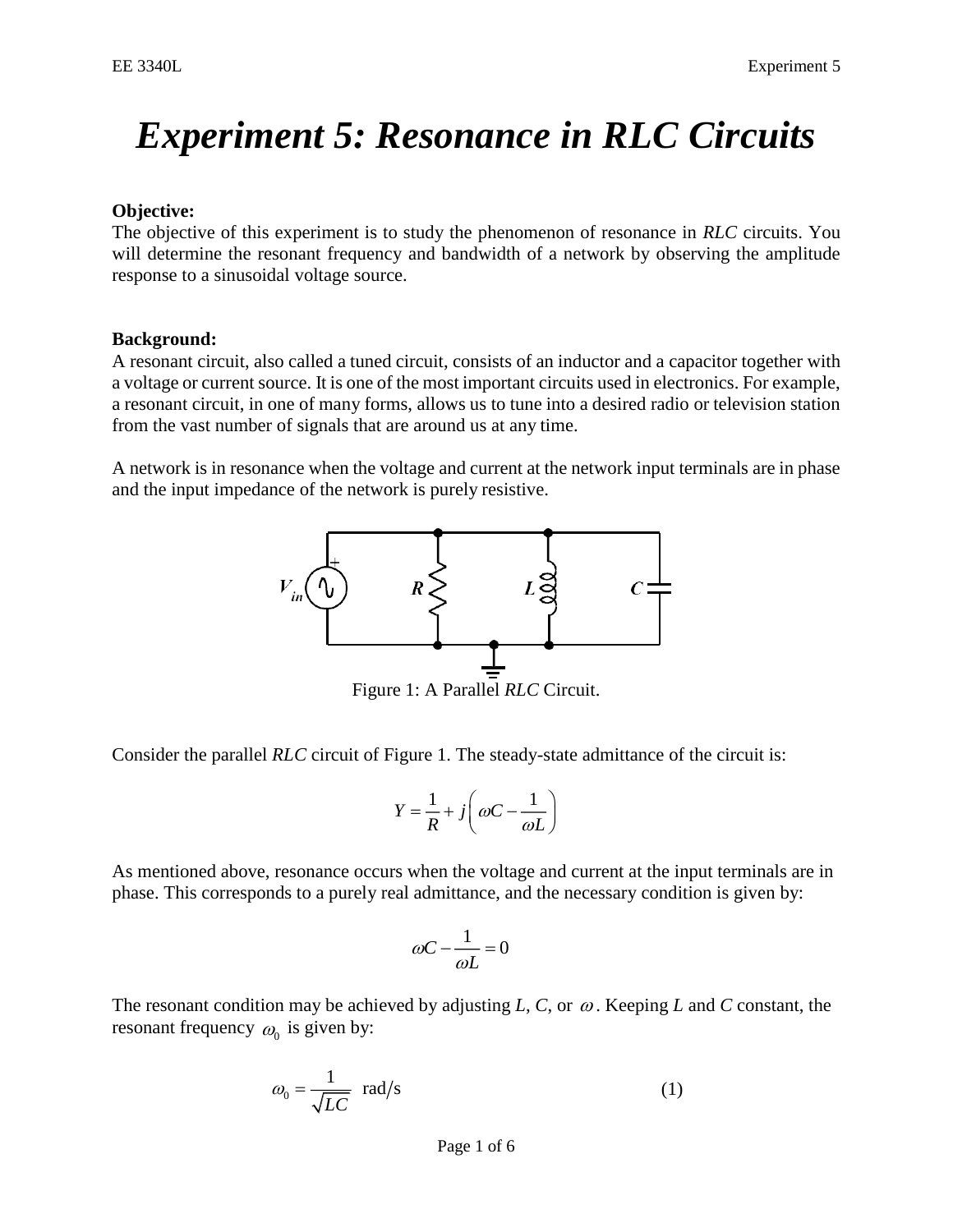OR

$$
f_0 = \frac{1}{2\pi\sqrt{LC}} \text{ Hertz}
$$
 (2)

"Frequency Response" is a plot of the magnitude of the output voltage of a resonant circuit as a function of frequency. The response, of course, starts at zero, reaches a maximum value in the vicinity of the natural resonant frequency, and then drops again to zero as  $\omega$  becomes infinite – as shown in Figure 2.



Figure 2: Frequency Response of a Parallel *RLC* Circuit.

The two additional frequencies shown in Figure 2,  $\omega_1$  and  $\omega_2$ , are called half-power frequencies. These frequencies correspond to points on the curve at which the voltage response is  $1/\sqrt{2}$  or 0.707 times its maximum value. They are used to determine the half-power "bandwidth" of the response curve, defined as:

$$
B = \omega_2 - \omega_1 \tag{3}
$$



[Figure 3: A Series](https://wiki.analog.com/_detail/university/courses/alm1k/circuits1/alm-cir-lab7-fig3.png?id=university%3Acourses%3Aelectronics%3Arlc_resonance) *RLC* Circuit.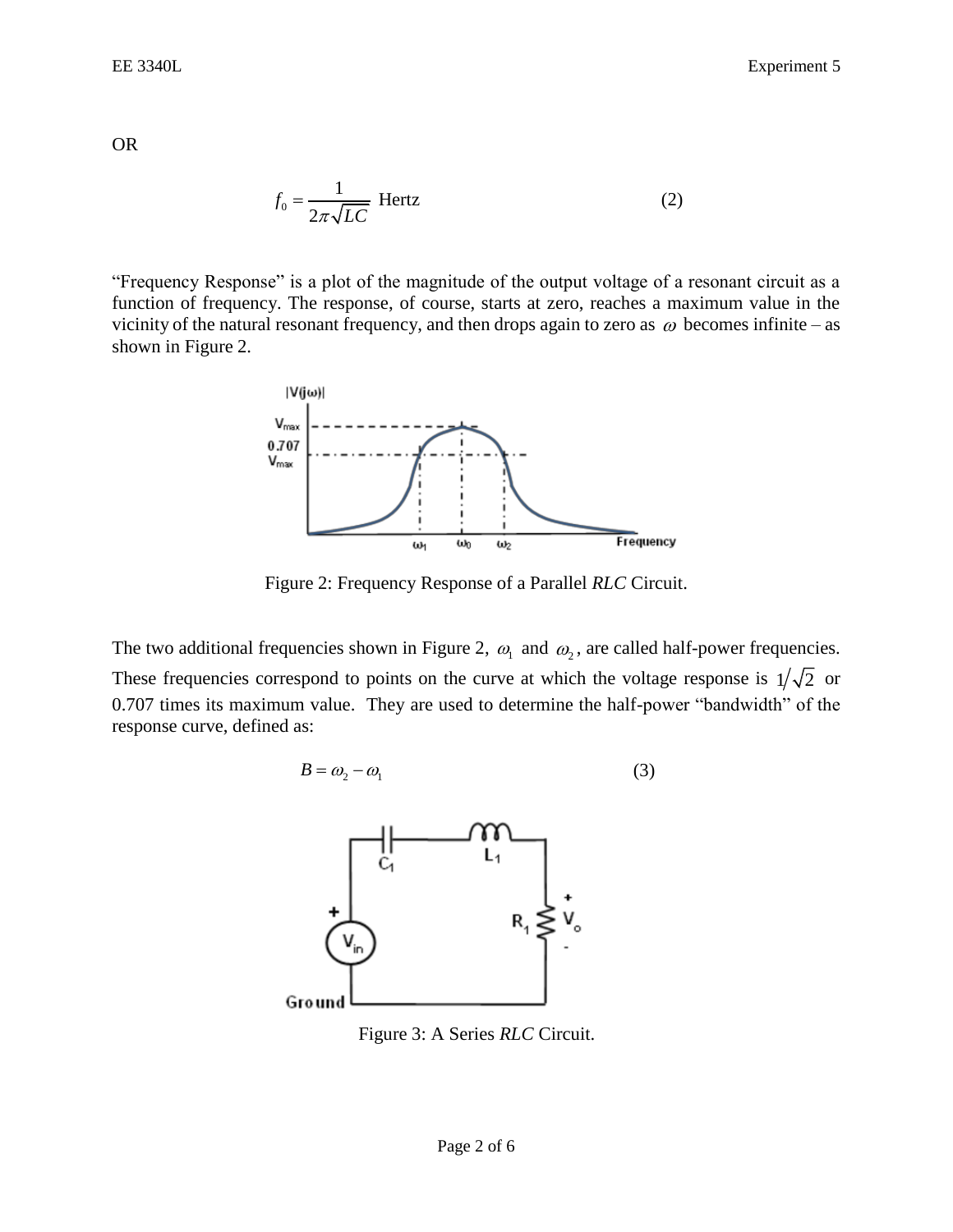## **Materials:**

ADALM2000 Active Learning Module, with Scopy software Breadboard and jumper wire kit 1 100 Ω resistor

- $1 \frac{\lambda}{\Omega}$  resistor
- 1 1 µF capacitor
- 1 20 mH inductor (2 x 10 mH inductors in series)

#### **Hardware Setup:**

Set up the circuit shown in Figure 4 on your breadboard.



Figure 4: Parallel Resonant Circuit.

Your breadboard should look similar to the following:



Figure 5: Breadboard Construction of the Parallel Resonant Circuit.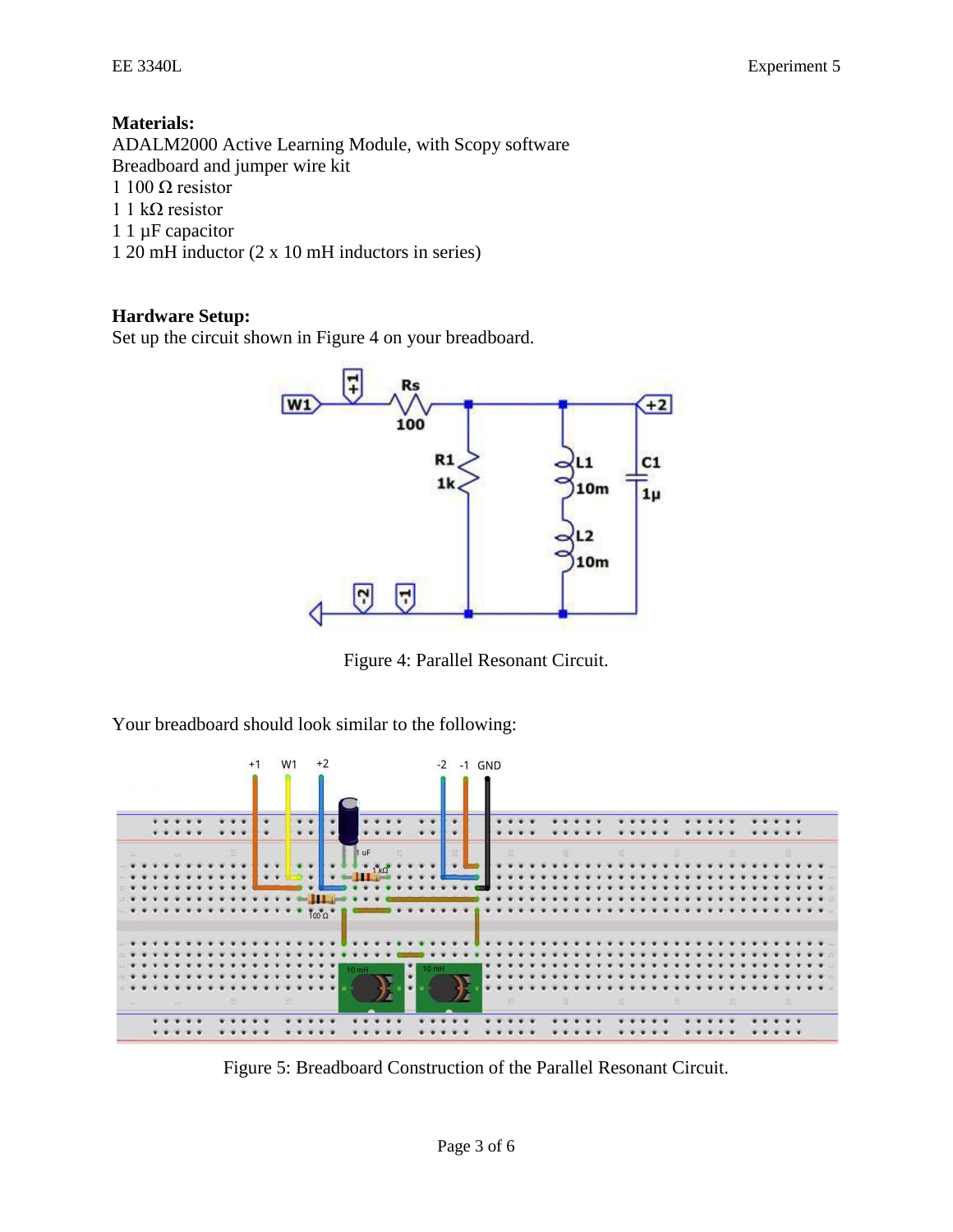## **Procedure:**

Using the Network Analyzer tool you can plot the frequency response of the resonant circuit. Start by computing the resonant frequency using equation (1). According to this, set the logarithmic sweep parameters. In this case, the resonant frequency is 1.1 kHz, so the sweep could start from 100 Hz and go to 10 kHz. Set the minimum phase at  $-90^{\circ}$  and the maximum phase at  $+90^{\circ}$ . Set the magnitude axis to span from -15 dB to 0 dB. Figure 6 shows the transfer function of the *RLC* circuit as seen with the Scopy Network Analyzer tool.



Figure 6: Frequency Response of the Parallel *RLC* Circuit.

The circuit response in the time domain can be analyzed using the Signal Generator and Oscilloscope tools. On signal generator channel 1 select a sine waveform of 2 volts amplitude peak-to-peak. Set the frequency equal to the resonant frequency. On oscilloscope channel 1 observe the input signal, and then on channel 2 observe the output signal. Figure 7 shows how the output signal is almost in phase with the input.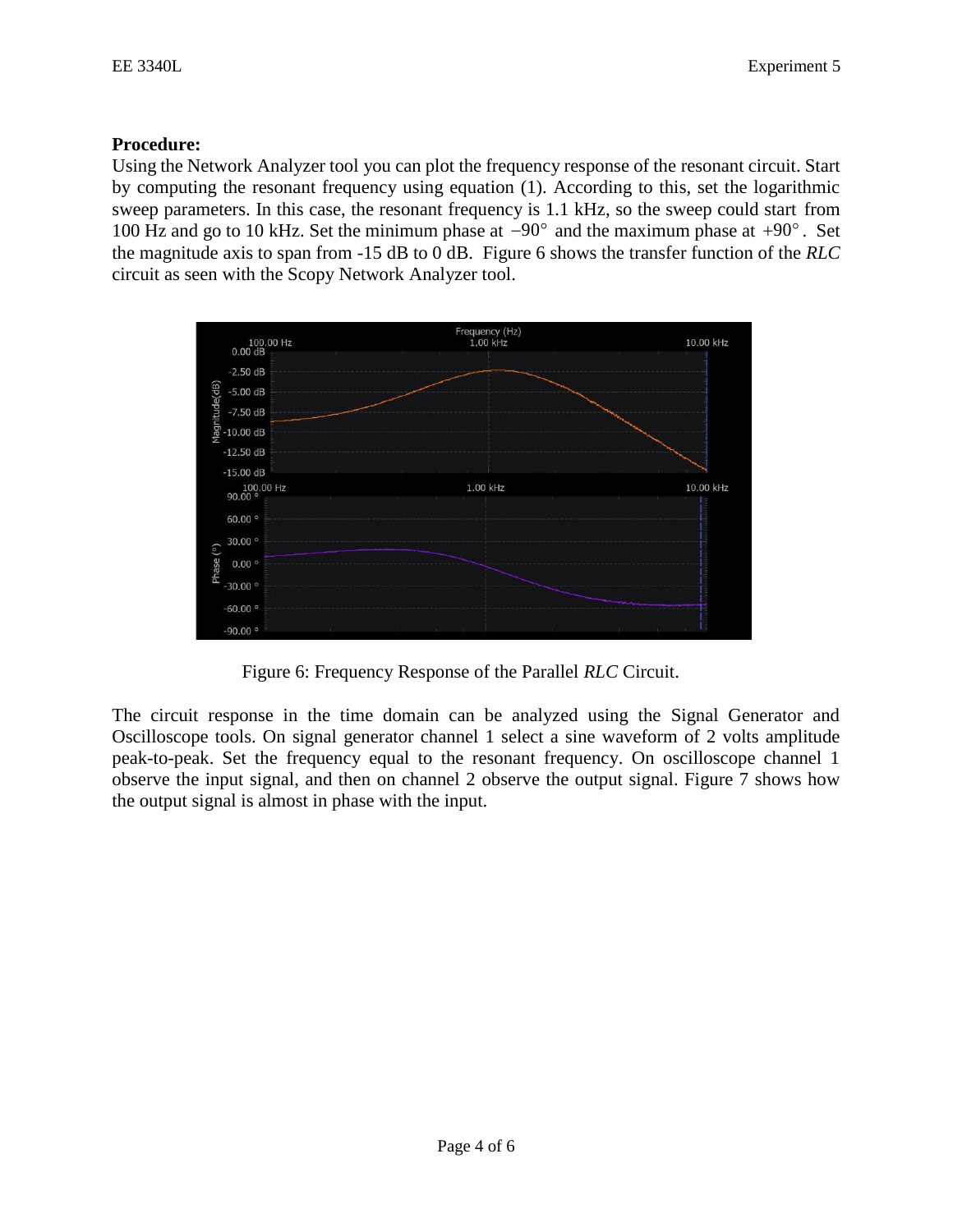

Figure 7. Input and Output Signals of the *RLC* Circuit for Frequency Equal to 1.1 kHz.

Choose two different values of frequency, for example the values at the ends of the sweep interval, and see how the circuit responds for these.



Figure 8: Input and output signals of the *RLC* circuit for frequency equal to 100 Hz.